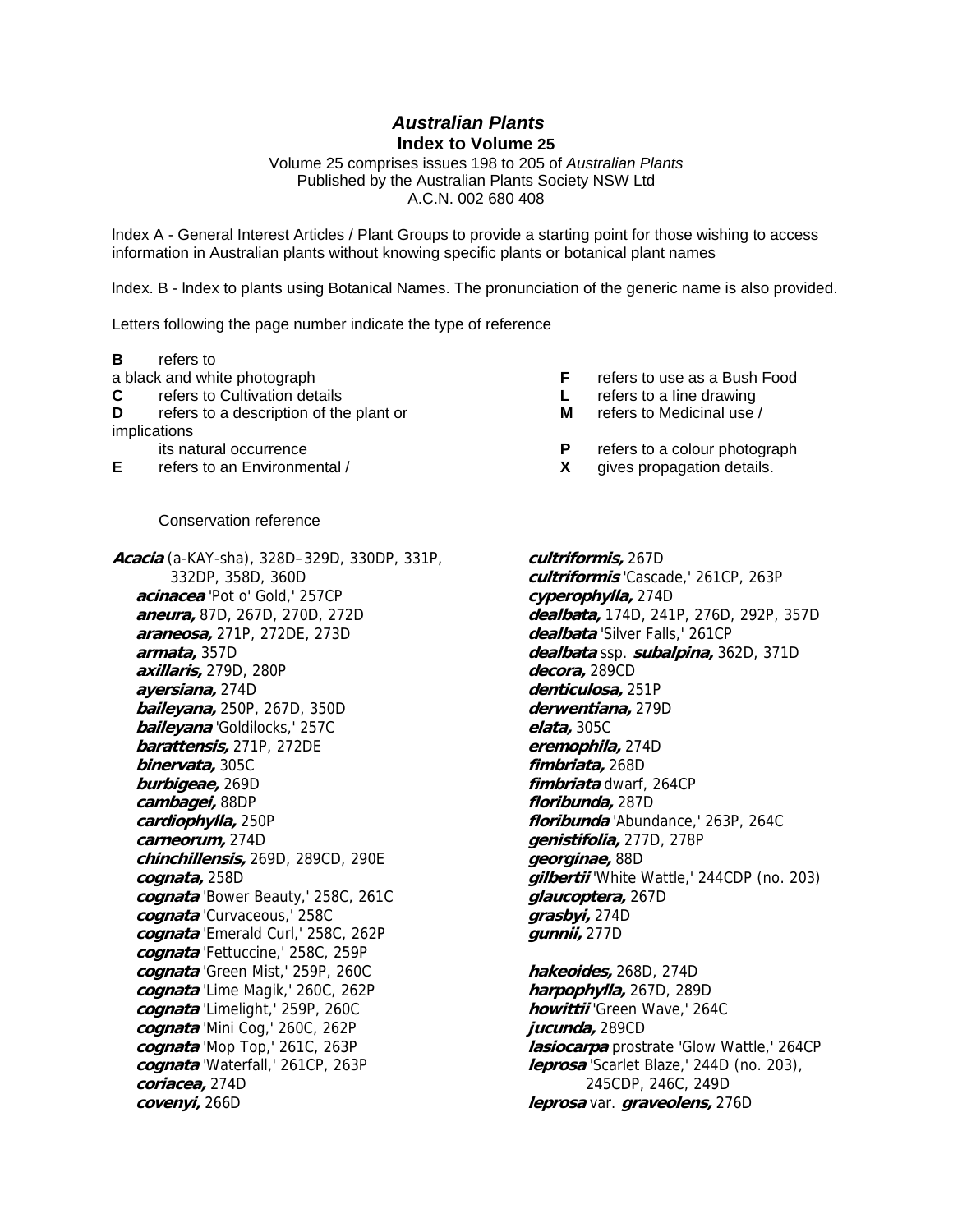**leprosa** var. **uninervia,** 371D **leprosa** 'Weeping Cinnamon Wattle,' 264C, 265P **ligulata,** 86D, 270D **lineata,** 269D **longifolia,** 252P, 288P **longifolia** subsp. **longifolia,** 278D **longifolia** subsp. **sophorae,** 278D, 330D **mangium,** 255D **mearnsii,** 134D, 276D **melanoxylon,** 175D, 266D, 275DP, 305C, 371D **merrallii,** 272D **mucronata,** 276D, 277P **mucronata** subsp. **dependens,** 276D **mucronata** subsp. **longifolia,** 276D **mucronata** subsp. **mucronata,** 276D **murrayana,** 274D **myrtifolia,** 277P, 278D **myrtifolia** var. **angustifolia,** 72D, 73P **nano-dealbata,** 371DP **oswaldii,** 270D **papyrocarpa,** 270D, 273P **paradoxa,** 357D **paradoxa** 'Marmalade Hedge,' 246CD, 247P **pataczekii,** 279D, 280CDE **pendula,** 269D **penninervis,** 253D, 254D **peuce,** 271P, 272DE **pravissima,** 362D **pubescens,** 268D **pulchella,** 251P **purpureapetala** 'Purple Wattle,' 246CD, 247P **pycnantha,** 252P, 267D, 272D–273D, 348D, 350DP **quornensis,** 274D **ramulosa,** 274D **resinicostata,** 269D **retinodes,** 15C, 16P **riceana,** 279D, 280P **rigens,** 385D **rivalis,** 273DE **rubida,** 330D **salicina,** 267D **sclerosperma,** 273P, 274D **semilunata,** 289CD, 290P **siculiformis,** 277D **spectabilis,** 269D **spinescens,** 274D **spooneri,** 274D **stenophylla,** 85D, 269D **stricta,** 278D, 279P

**suaveolens,** 277D–278D, 280C **suaveolens** 'Sweet Wattle,' 246CD, 248P **tarculensis,** 274D **terminalis,** 277D, 280C **terminalis** 'Pink Sunshine,' 248CD, 249P **toondulya,** 273P, 274DE **ulicifolia,** 277D **uncifolia,** 278D **verniciflua,** 276D **verniciflua** 'Curtain Call,' 265CP **verniciflua** 'Orange Blaze,' 249CDP **verticillata,** 276D **verticillata** subsp. **ovoidea,** 277D **verticillata** subsp. **ruscifolia,** 276D **verticillata** subsp. **verticillata,** 276D **vestita,** 266D **victoriae,** 329D **victoriae** ssp. **victoriae,** 270D **wardellii,** 289CD, 290EP **xiphophylla,** 274D **Achnophora** (ack-NOFF-o-ra) **tatei,** 72D **Achyranthes arborescens,** 208D **Acianthus** (ass-ee-ANTH-us) **caudatus,** 29D **pusillus,** 29D **Acmena** (ac-ME-na) **smithii,** 92D **Acradenia** (ac-ra-DEEN-ee-a) **frankliniae,** 371D **Acrothamnus hookeri,** 371D **Acrotriche** (ac-ro-TRICK-ee) **halmaturina,** 72D **Actinotus** (ac-tin-O-tus) **helianthi,** 367D, 369D **Adenanthos** (ad-een-ANTH-Oss) **macropodiana,** 72D, 73P **Agaricus,** 135D **Agastachys** (a-GAS-ta-kiss) **odorata,** 182D **Agatha laurifolia,** 43C **Agathis** (AG-a-this), 40C **macrophylla,** 43C **Ageratina riparia,** 210D **Agonis** (a-GO-niss) **flexuosa,** 43C **Aleurodiscus limonisporus,** 114DP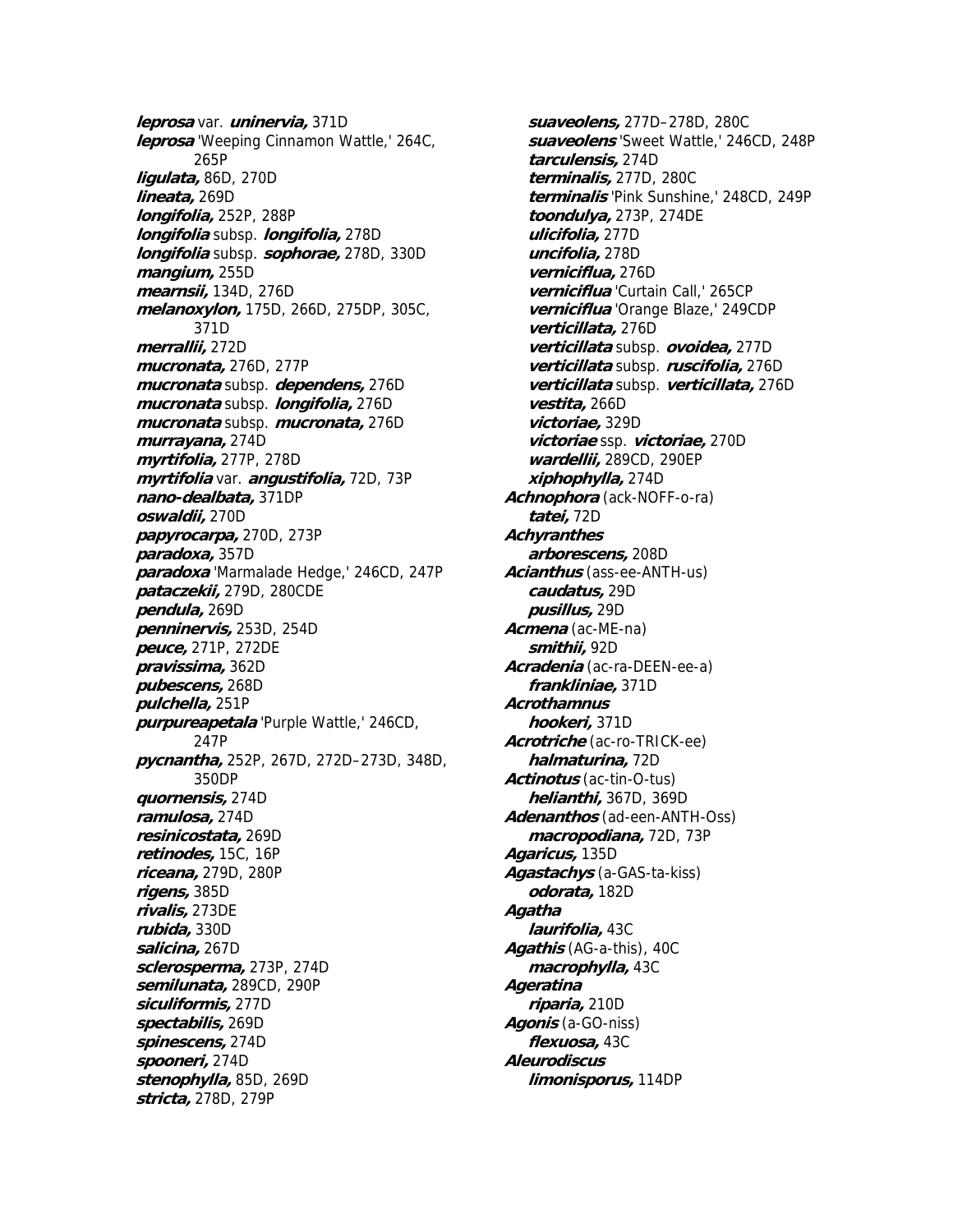**Allocasuarina** (al-o-caz-yoo-a-REE-na) **lehmanniana,** 62D **muelleriana** var. **notocolpica,** 72D **Alloxylon** (al-o-ZY-lon) **flammeum,** 41C, 164C **Alpinia** (al-PIN-ee-a) **arundelliana,** 307C **Alsophila australis,** 8CP **Alyxia** (awl-LIX-ee-a) **gynopogon,** 209P **Amanita,** 131D, 132D, 134D **punctata,** 134D **Anigozanthos** (an-ig-o-ZANTH-os), 358D, 384P **flavidus,** 18C, 384D **manglesii,** 18CP **Anopterus** (an-OP-ter-us) **glandulosus,** 371D–372D **Antrodia,** 113D **Antrodiella,** 113D **Anzybas,** 137D **Aphananthe** (aff-an-ANTH-ee) **philippinensis,** 43C **Aponogeton vanbruggenii,** 200CD, 201P **Arabidella** (arra-bid-ELL-a) **nasturtium,** 85D **Araucaria** (arr-au-KAIR-ee-a), 208D **bidwillii,** 135C, 224C, 227P, 384D **cunninghamii,** 40C **heterophylla,** 208D, 209P **Archontophoenix cunninghamiana,** 43C **Arenga** (ARR-en-ga) **pinnata,** 43C **Arthropteris tenella,** 207D **Artomyces piperatus,** 130DP **Aspergillus parasiticus,** 117P **Asperula** (as-PERR-oo-la) **euryphylla** var. **tetraphylla,** 72DE **Asplenium** (as-PLEEN-ee-um) **australasicum,** 207D **Astelia** (ass-TEE-lee-a) **psychocharis,** 314P **Asteraceae,** 86D **Asterolasia trymalioides,** 371D **Asterotrichion discolor,** 375D **Atherosperma** (at-er-o-SPERM-a)

**moschatum,** 175D **Australoporus tasmanicus,** 114D **Austrobaileya scandens,** 4CP **Austrodanthonia,** 215D **Azolla** (az-OLL-a) **filliculoides,** 202CD, 203P **pinnata,** 202CD, 203P **Bacopa** (back-O-pa) **monniera,** 199CD **Baeckea** (BECK-ee-a) **ericoides,** 362D **gunniana,** 372D **Balanophora** (bal-an-OFF-or-a), 141L **fungosa,** 141D, 142DP **Balogia inophylla,** 207D **Baloskion** (bal-OSK-ee-on) **tetraphyllum,** 370P **Banksia** (BANK-see-a), 357X, 358D **baxteri,** 357P **blechnifolia,** 1P, 15P, 17C, 18P **brownii,** 362D **canei,** 362D **ericifolia,** 16CP, 385D **grandis,** 17CP **integrifolia,** 362D, 385D **marginata,** 131D, 296P **ornata,** 131D, 362D **praemorsa** 'High Noon,' 357P **robur,** 385D **spinulosa,** 362D **Battarraea stevenii,** 129D **Bauera** (BOW-er-a) **rubioides,** 94D **Beauvaria,** 116P, 117D **Bertya** (BERT-ee-a) **rotundifolia,** 72D, 74P **Beyeria subtecta,** 72D **Billardiera** (bill-ard-ee-EAR-a) **longiflora,** 374D **scandens,** 353D **Blechnum** (BLEK-num), 207D **Blyxa aubertii,** 200CD **Boehmeria** (bo-MEER-ee-a) **australis,** 208D **Bolotellus emodensis,** 136P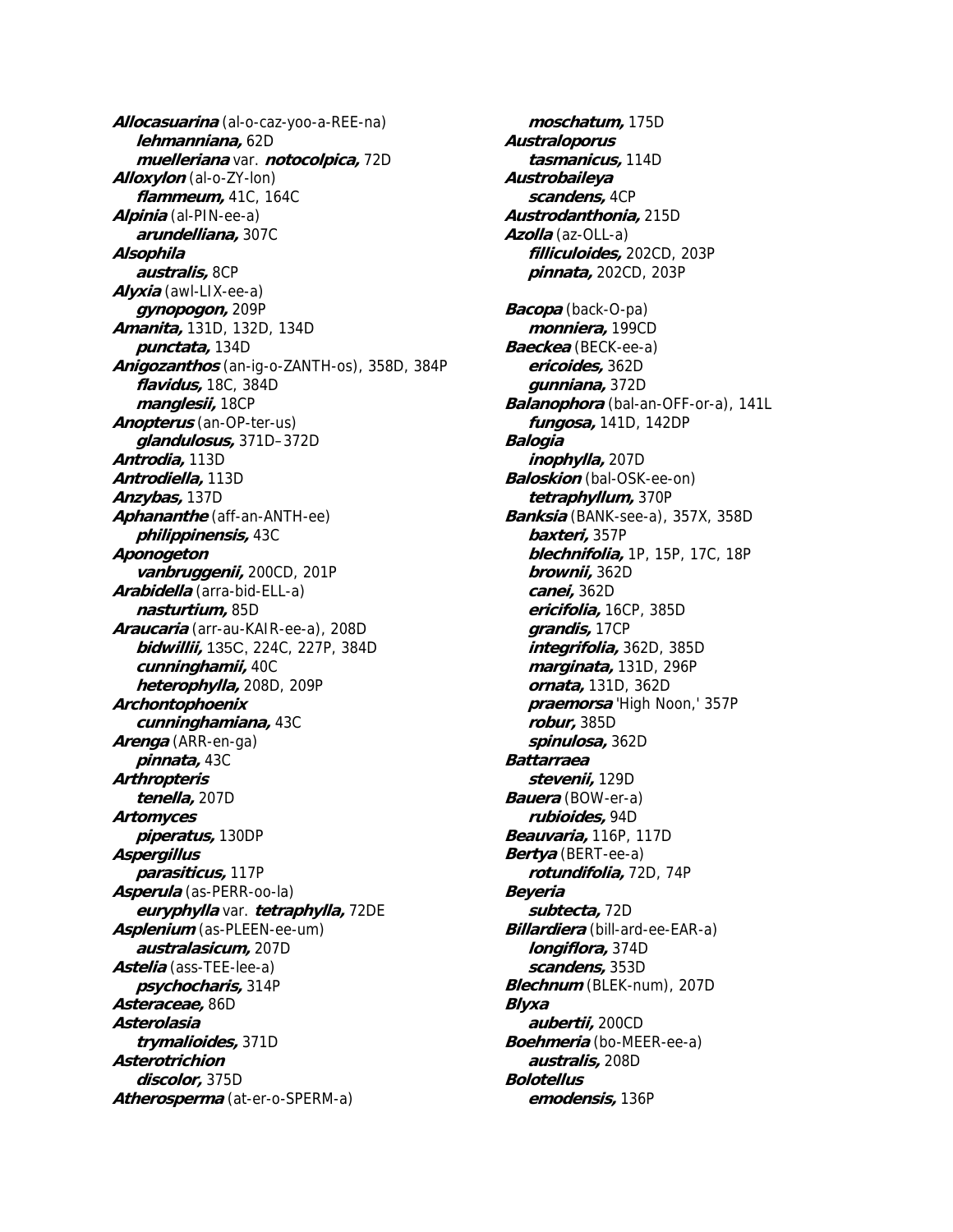**Boronia** (bor-O-nee-a), 90D–91D **citriodora,** 89P **fraseri,** 368P **ledifolia,** 93P **parvifolia,** 93P **pinnata,** 89P, 94D **pulchella,** 93P **serrulata,** 93P **Brachychiton** (brack-ee-KY-tun) **rupestre,** 335D, 336P, 337CD, 382D **rupestris,** 36C–38C, 37P, 38P **Brachyglottis brunonis,** 374D **Brachyloma ericoides** var. **bicolour,** 72D **Brachyscome** (brack-eez-CO-me) **iberdifolia,** 22C **multifida,** 367D, 369D **Bracteantha** (bract-ee-ANTH-a) **bracteata,** 369D **Butia capitata,** 43C **Cabomba caroliniana,** 204D **Caladenia** (cal-a DEEN-ee-a) **alata,** 28D **alpina,** 28D **barbarossa,** 227DP **cairnsia,** 227DP **carnea,** 28D **carnea** var. **carnea,** 76D, 77P **cracens,** 28D **discoidea,** 227DP **falcata,** 227D **ferruginea,** 228P **filifera,** 228D **flava,** 219DP, 226D **flava** ssp. 'Brookton Highway,' 219P **flava** ssp. **sylvestris,** 219P **fuscata,** 28D **gracilis,** 28D **heberleana,** 228D **latifolia,** 80D, 81P, 226DP **lobata,** 227D **longicauda,** 227DP **lyallii,** 28D **macrostylis,** 228D **pectinata,** 227DP **plicata,** 228P **polychroma,** 227DP **reptans,** 226D **sanguinea,** 75D, 76P

**tensa,** 76D, 77P **valida,** 76DP **Caleana** (cal-lee-AH-na) **major,** 29D, 30P **minor,** 29D **Callerya australis,** 205D, 244P (no. 202) **Callistemon** (cally-STEE-mon), 358D, 360D, 362D **citrinus,** 22CP, 24P 'Injune,' 363P **laevis,** 357D 'Little John,' 367D, 369DP **pallidus,** 362D, 385D **pinifolius,** 385D **pityoides,** 362D **rigidus,** 385D **subulatus,** 362D **viminalis** 'Rose Opal,' 356D **Calocephalus** (cal-o-SEFF-a-lus) **citreus,** 374D **Calocera,** 115D, 136P **Calochilus** (cal-o-KY-lus) **robertsonii,** 29D, 76D, 77P **Caloplaca,** 110D **Calostemma** (cal-o-STEM-a) **luteum,** 85D, 86P **Calothamnus** (cal-o-THAM-nus), 358D, 360D **Calytrix** (CAL-ee-trix) **smeatoniana,** 72D **tetragona,** 363P **Camarophyllopsis kearneyi,** 122D, 124E **Canavalia rosea,** 207D **Capparis** (CAP-a-ris) **nobilis,** 208D **Carpobrotus** (car-po-BRO-tus) **glaucescens,** 207D **Caryota** (carry-O-ta) **urens,** 43C **Casuarina** (caz-yoo-a-REE-na) **glauca,** 136P **Cedrela mexicana,** 43C **Celmisia** (sel-MIZ-ia) **costiniana,** 311P **Celtis paniculata,** 205D, 244P (no. 202) **Cephalotus** (seff-a-LO-tus) **follicularis,** 9CP **Ceratophyllum** (serra-to-FILL-um) **demersum,** 203P, 204CD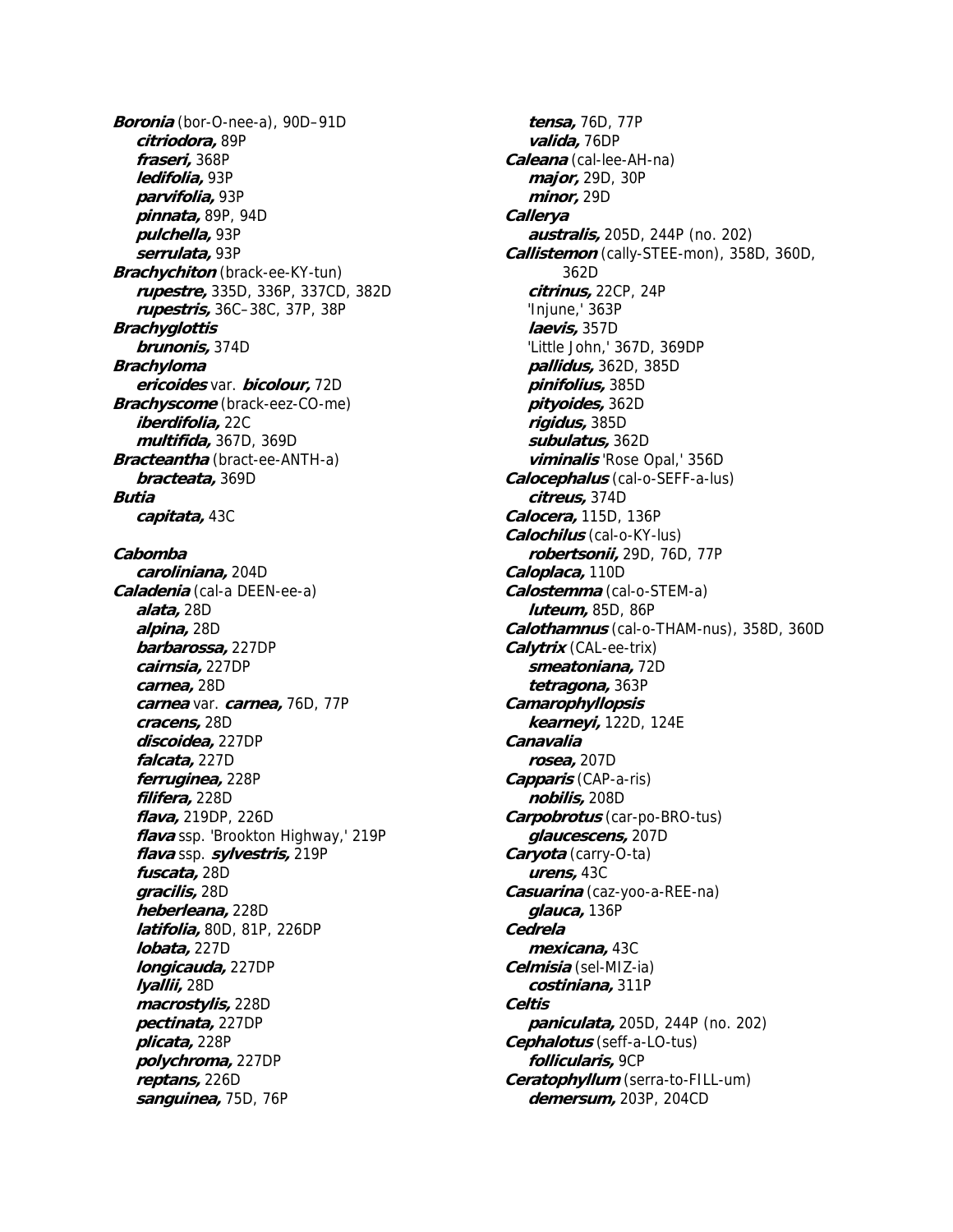**Ceratopteris** (serra-TOP-ter-is) **thalictroides,** 201CD–202CD, 203P **Cheiranthera** (ky-RANTH-er-a) **volubilis,** 72DE **Chiloglottis** (ky-lo-GLOT-iss) **gunnii,** 29D, 30P **triceratops,** 29D **Chionanthus** (ky-o-NANTH-us) **retusus,** 43C **Chionogentias muelleriana** ssp. **alpestris,** 315P **Chlamydopus meyenianus,** 129DP **Chloris** (CLOR-iss) **barbata,** 22C **Christella dentata,** 207D **Cladia aggregata,** 112D **Cladonia,** 112DP **Clavaria miniata,** 131D **Claviceps paspalli,** 102P **Clavicorona piperata,** 130DP **Clerodendrum** (clear-o-DEN-drum) **tomentosum,** 268D **Clianthus puniceus,** 333C **Collybia butyracea,** 134D **Commelina** (com-el-EEN-a) **cyanea,** 207D **Coprinus disseminatus,** 136P **Cordyline** (cord-il-l-nee) **obtecta,** 209P **Correa** (CORR-ee-a), 243D, 358D, 360D **alba,** 374D **backhouseana,** 374D **calycina** var. **halmaturorum,** 72DE 'Canberra Bells,' 304P **decumbens,** 374D 'Marian's Marvel,' 375D **pulchella,** 374D–375D **reflexa** var. **nummulariifolia,** 72D **Cortinarius alboviolacious,** 135D **Corybas** (CORRY-bass), 80D, 137D **acontiflorus,** 137P **despectans,** 80D **dilitatis,** 80D

**expansus,** 80D **incurvus,** 80D **Corysanthes,** 137D **diemenica,** 138P **incurva,** 138P **Cribbea turbinispora,** 132DP **Crinum** (CRY-num) **flaccidum,** 85D **pedunculatum,** 207D **Crotalaria** (cro-ta-LAIR-ee-a) **cunninghamii,** 86D, 87P **dissitiflora,** 86D **Cryptandra** (crip-TAND-ra) **waterhousii,** 72D **Cryptostylis ovata,** 230DP **subulata,** 80D, 81P **Cullen australasicum,** 85D **Cupressus** (kew-PRESS-us) **macrocarpa,** 379D **Cyathea** (sy-a-THEE-a), 207D **australis,** 306C **australis** subsp. **norfolkensis,** 208D **brownii,** 208D **Cyathus stercoreus,** 135D **Dacromyces,** 115D **Dampiera** (dam-pee-EER-a) **lanceolata** var. **insularis,** 72D **Darwinia** (dar-WIN-ee-a), 358D **grandiflora,** 362D **leiostyla,** 193P, 219DP **taxifolia,** 385D **taxifolia** var. **macrolaena,** 362DP **Davidsonia** (day-vid-SO-nee-a) **pruriens,** 43C **Dendrobium** (den-DRO-bee-um), 207D **falcorostrum,** 309C **Dermocybe,** 136P **Dianella** (di-a-NELL-a) **caerulea** 'Variegata,' 367D, 368DP **longifolia,** 374D **revoluta,** 374D **Dichopogon** (di-co-PO-gon), 105P **strictus,** 342P **Dicksonia** (dick-SO-nee-a) **antarctica,** 8C, 306C, 366D **Diospyros** (di-OS-pi-ros) **digyna,** 43C **Diplarrena** (dip-la-REEN-a)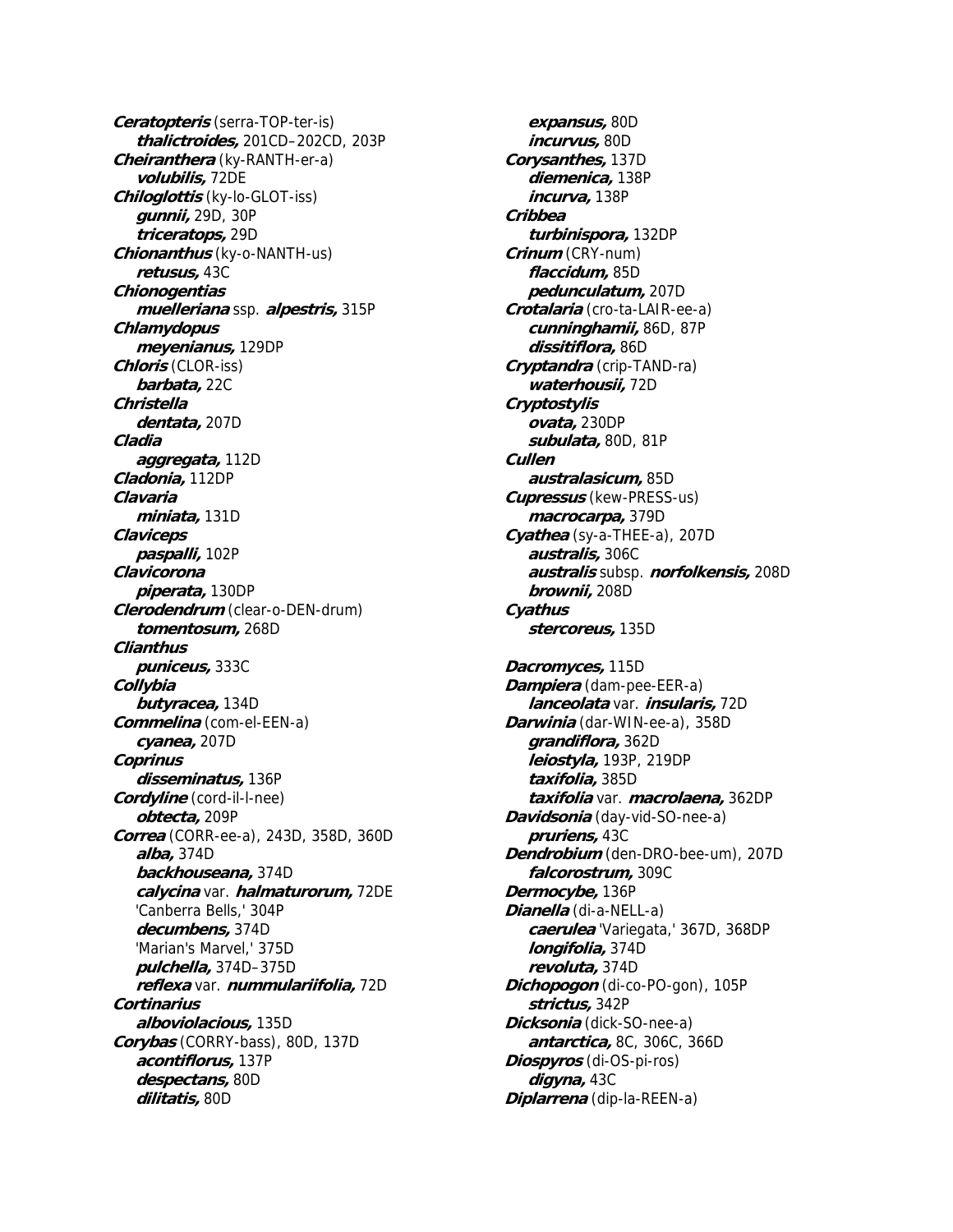**latifolia,** 374D **moraea,** 374D **Dipodium** (di-PO-dee-um) **roseum,** 138DP **Discinella terrestris,** 131D **Disciseda,** 129DP **Diuris** (di-YOO-ris), 29D **chryseopsis,** 29DP **corymbosa,** 228D **laxiflora,** 228DP **longifolia,** 228DP **orientis,** 77DP **pardina,** 29DP **punctata,** 353D **sulphurea,** 29DP **Dockrillia** (dock-RILL-ee-a) **striolata,** 26D **Dodonaea** (do-do-NEE-a) **viscosa,** 207D **Doodia** (DOOD-ee-a) **australis,** 207D **Drakaea** (dra-KEE-a) **glyptodon,** 229DP **gracilis,** 229DP, 230D **Drosera** (DROSS-er-a) **adelae,** 9CP **roseana,** 9CP **Dryandra** (dry-AND-ra), 358D **Drynaria** (dry-NAIR-ee-a) **quercifolia,** 4C

## **Egeria**

**densa,** 200D, 204D **Elaeocarpus** (ell-ee-o-CARP-us) **holopetalus,** 175D **kirtonii,** 43C **Elaeodendron** (ell-ee-o-DEND-ron), 207D **Elatine** (el-a TI-nee) **gratioloides,** 198CD, 199P **Elodia canadensis,** 200D

**Elythranthera** (ell-ee-THRAN-ther-a) **brunonis,** 229DP **Embothrium,** 183D **speciosissimum,** 150D, 151P **truncatum,** 182D **Entoloma virescens,** 134P, 135D **Epacris** (ep-AC-ris) **gunnii,** 373P, 374D

**Eremophila** (er-e-MOFF-il-a), 52CD, 53CP, 54C, 62CX, 64CX, 304C, 360D **acrida,** 58CD **arbuscula,** 66D **aureivisca,** 65P, 68D **bowmanii,** 87D **bowmanii** ssp. **latifolia,** 56D, 57P **bowmanii** ssp. **nutans,** 56D **calorhabdos,** 63P **caperata,** 66D **cuneifolia,** 68D **debilis,** 60CD **dempsteri,** 56CD **denticulata,** 54C **denticulata** ssp. **trisulcata,** 54C **dichroantha,** 56CD **divaricata x polyclada** 'Summertime Blue,' 56CD, 57P **drummondii,** 66D, 68D **falcata,** 66D **fasciata,** 54CD, 55P **flaccida,** 49P, 68D, 96P **fraseri,** 63P, 68D **freelingii,** 54C **gilesii x latrobei** 'Yana Road,' 56CD **glabra,** 52C, 60CD, 68CD, 69P **glabra** 'Arrow,' 56CD **glabra** 'Kalbarri Carpet,' 60CD **glabra** 'Mingenew Gold,' 60CD **glabra** subsp. **tomentosa** 'Grey Ghost,' 57P **glandulifera,** 56D **hygrophana,** 54CD, 68P **ionantha x caerulea,** 54C **laanii,** 56CD **lactea,** 54C **latrobei** subsp. **filiformis,** 66D, 67P **mackinlayi,** 54CD **maculata,** 52CP, 68D, 69P **mitchellii,** 66C **muelleriana,** 56D, 58P **neglecta,** 63P **nivea,** 54C **nivea x drummondii,** 61P **pantonii,** 58D **pensilis,** 66CD **platycalyx,** 65P, 68D **polyclada,** 66D, 67P **prostrata,** 60CD **pterocarpa,** 58DP **splendens,** 54C, 58D, 59P **subteretifolia,** 59P, 60CD **'sulcata,'** 66D **tetraptera,** 54C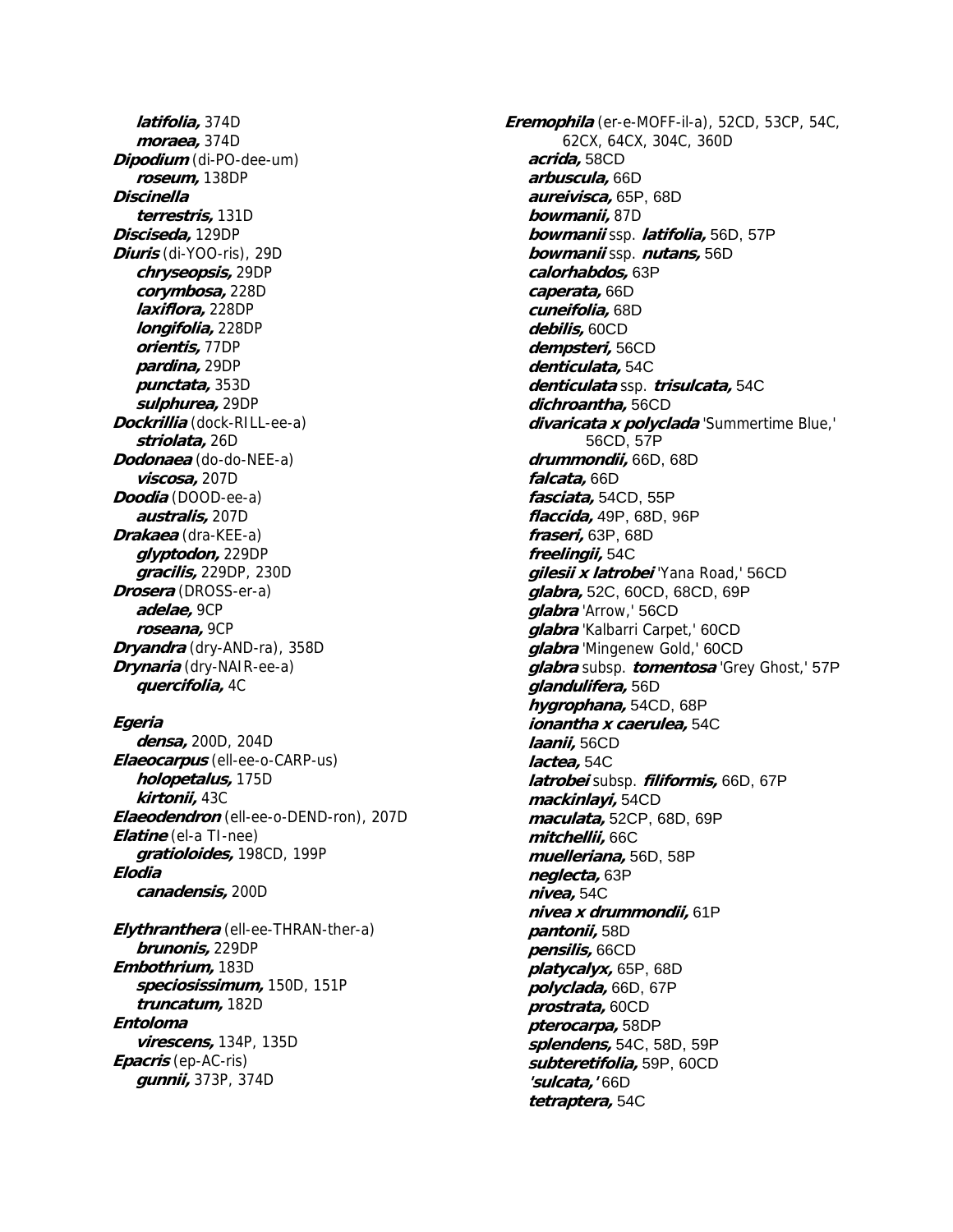**warnesii,** 54CD, 55P **youngii,** 58D, 59P **youngii** ssp. **lepidota,** 58CD **Eriocaulon setaceum,** 200CD, 201P **Eriochilus** (er-e-o-KY-lus) **cucullatus,** 29D, 30P **Erythroxylum argentinum,** 43C **Eucalyptus** (yoo-ca-LIP-tus), 358D **archeri,** 379DP, 380D **baxteri,** 131D **bosistoana,** 134D, 135D **caesia** ssp. **magna,** 360DP **camaldulensis,** 85D **cladocalyx,** 131D **coolibah,** 85D **cypellocarpa,** 175D **dalrympleana,** 388D, 389DP **denticulata,** 175D **fasciculosa,** 71D **fastigata,** 175D **glaucescens,** 381D **globulus,** 366D **gunnii,** 357D, 376D–381D, 378P, 380P **gunnii** subsp. **divaricata,** 378D **gunnii** var. **Whittinghamensis,** 378D **kruseana,** 360D **leucoxylon** 'Rosea,' 360D **leucoxylon** ssp. **leucoxylon,** 131D **macrocarpa,** 376D **mannifera,** 306D **moluccana,** 268D **nitens,** 380P **obliqua,** 130D, 175D **ovata,** 71D **parvula,** 381D, 388D, 389DP **pilularis,** 134D **remota,** 72D **robusta,** 43C **tereticornis,** 134D, 268D, 384D–385D **torquata,** 12P, 360D 'Torwood,' 360D **viminalis,** 305C **viminalis** ssp. **cygnetensis,** 71DE **whittinghamei,** 377D **whittinghamensis,** 377D **woodwardii,** 360D **Eucryphia** (yoo-CRIFF-ee-a) **lucida,** 371D **lucida** 'Ballerina,' 371D **milliganii** 'Pink Whispers,' 371D **Euphorbia** (yoo-FORB-ee-a)

**norfolkiana,** 209P **Exidia,** 115D **Ficinia nodosa,** 207D **Flavoparmelia,** 110P **rutidota,** 110D **Flindersia** (flin-DER-zee-a) **xanthoxyla,** 40C **Fomes hemitephrus,** 113D, 114DP **Fremontodendron californicum,** 6C **Freycinettia baueriana,** 208D **excelsa,** 208D **Ganoderma australe,** 115D **Gastrodia** (gas-TRO-dee-a), 138DP **procera,** 34D, 35P **sesamoides,** 34D, 35P **Geastrum,** 129D **fornicatum,** 129DP **triplex,** 135D **Geitonoplesium** (guy-ton-o-PLEEZ ee-um) **cymosum,** 207D **Genoplesium archeri,** 31D **Glossodia** (gloss-O-dee-a) **major,** 27D–28D **Glossostigma** (gloss-o-STIG-ma) **diandrum,** 198C **elatinoides,** 197D, 198CD, 199P **Graphidaceae,** 111D **Grevillea** (gre-VILL-ee-a), 358D, 362D **alpina,** 385D **alpivaga,** 362D **australis,** 362D 'Clearview David,' 357D 'Honey Gem,' 385D 'Ivanhoe,' 357D **johnsonii,** 357D, 392P **juncifolia,** 86D, 87P **juniperina,** 357D, 362D **lanigera,** 20CP, 375D **lanigera** 'Mt Tamboritha,' 357D **lanigera x rosmarinifolia,** 375D **laspicula,** 363P 'Moonlight,' 367D, 369DP, 385D **muricata,** 72DE **obtusifolia** 'Gin Gin Gem,' 367D **paniculata,** 385D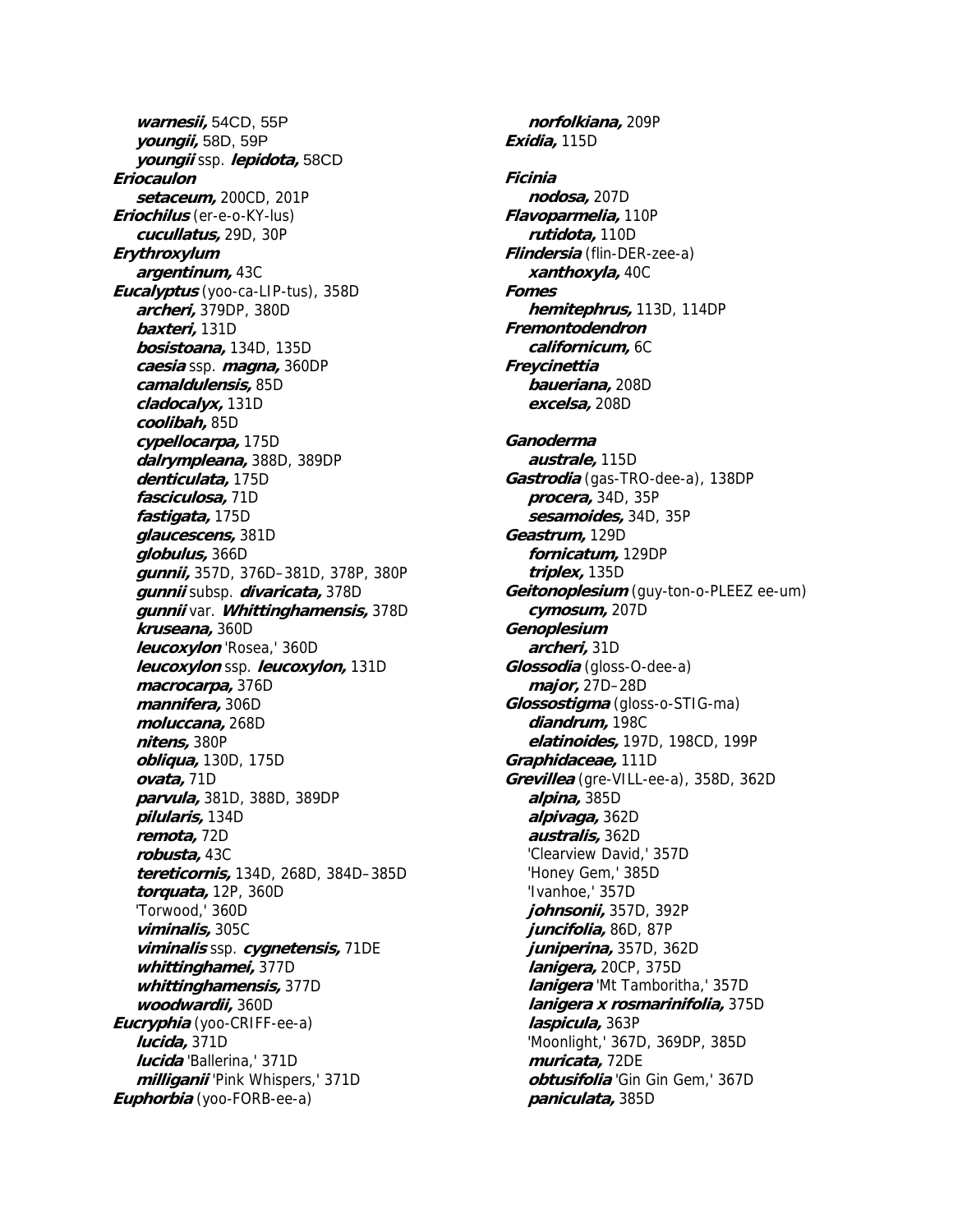'Peaches and Cream,' 385D 'Pink Midget,' 367D, 368P **quinquinervis,** 72D, 73P 'Red Salento,' 375D **robusta,** 178D, 361P 'Robyn Gordon,' 384D **rogersii,** 72D **semperflorens,** 357D **stenobotrya,** 86D **victoriae,** 362D, 385D **Gymnopilus junonius,** 135DP **Gymnostachys** (jim-no-STAY-kiss) **anceps,** 375D **Gyrophragmium inquinans,** 129D **Hakea** (HAKE-ee-a), 358D **aenigma,** 72D **chordophylla,** 86D **laurina,** 16CP **microcarpa,** 362D, 372D **sericea,** 357D **Hardenbergia** (hard-en-BER-jee-a) **comptoniana,** 19C **violacea,** 367D **Harmsidoxa puberula,** 85D **Helipterum** (he-LIP-ter-um) **humboldianum,** 22C, 23P **roseum,** 18C **Heterotextus,** 115D **Hibiscus** (hy-BIS-cus) **insularis,** 209P **Histiopteris** (his-tee-OP-ter-is) **incisa,** 207D **Hovenia dulcis,** 43C **Howea** (HO-wee-a) **forsteriana,** 43C, 335DP **Hydrilla verticillata,** 200CD **Hydrocotyle** (hy-dro-COT-il-ee) **tripartita,** 198C, 199P **Hygrocybe,** 121DE–127DE **anomala** var. **ianthinomarginata,** 122D, 123P, 124E **astatogala,** 122D **aurantiopallens,** 122D **aurantipes,** 122D, 124E **austropratensis,** 122D, 124E **cantharellus,** 122D **cheelii,** 122D

**chromolimonea,** 122D, 123P **collucera,** 124DEP **erythrocala,** 97P, 122D **graminicolor,** 122D **griseoramosa,** 124DE **helicoides,** 122D **involutus,** 122D **irrigata,** 122D **kula,** 122D **lanecovensis,** 122D, 123P, 124E **lewellinae,** 122D **mavis,** 122D **miniata,** 122D **reesiae,** 122D, 124E **rubronivea,** 124DE **sanguinocrenulata,** 122D **stevensoniae,** 122D, 123P **taekeri,** 122D **virginea,** 122D **Hygrophilla angustifolia,** 199P, 200C **polysperma,** 204D **Hymenangium album,** 20CP **Hymenanthera** (hy-men-ANTH-er-a) **dentata,** 372D **Hyphae,** 101P **Hypogymnia,** 109D, 112D **Hypoxylon bovei,** 115D **diatrypeoides,** 115D **hians,** 115D **howeanum,** 115D **Ipomoea brasiliensis,** 207D **Irenepharsus phasmatodes,** 72D **Isaria,** 117D **Isotoma** (is-so-TO-ma) **axillaris,** 22C, 23P **Kennedia** (ken-EED-ee-a) **coccinea,** 19C **macrophylla,** 19CP **Kingia** (KING-ee-a) **australis,** 220DP **Lagarostrobos** (lah-gar-OST-ro-bos) **franklinii,** 375P **Lambertia** (lam-BER-she-a) **formosa,** 373P

**inermis,** 219D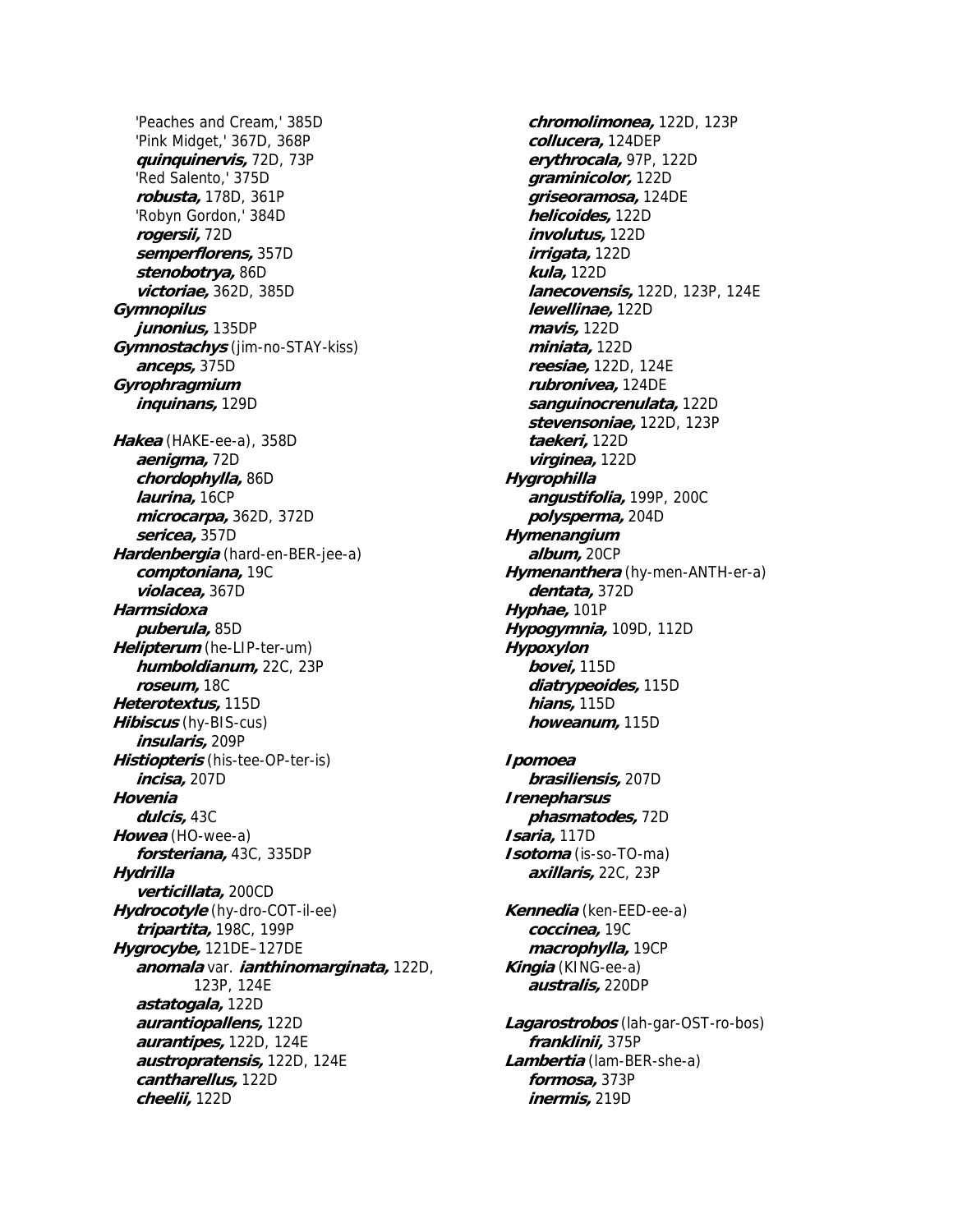**inermis** var. **drummondii,** 219D, 220P **inermis** var. **inermis,** 219D, 220P **Lasiopetalum** (lass-ee-o-PET-a-lum) **schulzenii,** 70DP, 72D **Laurus nobilis,** 43C **Lecanicillium,** 117D **lecanii,** 119P **Lechenaultia** (lesh-en-AULT-ee-a), 358D **Leionema** (ly-O-nee-ma) **equestre,** 72DE **Lepiota kammala,** 134D, 135D **Leptoceras menziesii,** 78D, 79P **Leptospermum** (le p-to-SPERM-um), 358D **blakelyi,** 372D **lanigerum,** 362D, 372D **micromyrtus,** 362D **riparium,** 371D, 372P **rupestre,** 362D **Leucochrysum** (loo-co-CRY-sum) **albicans,** 340CP **Leucophyta** (loo-co-FY-ta) **brownii,** 367D, 368P **Lichina,** 110D **Lilaeopsis brisbanica,** 198CD **Limnophilla brownii,** 199CD, 201P **Linospadix** (ly-no-SPAY-dix) **monostachyus,** 307C **Lissanthe** (liss-ANTH-ee) **strigosa,** 371D **Livistona** (liv-is-TO-na) **australis,** 43C **Lobaria,** 111D **Logania** (lo-GAIN-ee-a) **insularis,** 72DE **Lomandra** (lo-MAND-ra), 340C 'Katie Belles,' 385D **longifolia,** 374D **Lyperanthus** (ly-per-ANTH-us) **serratus,** 226DP **Macrolepiota dolichaula,** 136P **Magnolia lilliflora,** 43C **x soulangeana,** 43C **Malva preissiana,** 85D, 86P **Marasmiellus affixus,** 130DP

**Marasmius,** 131D **Marsilea** (marz-ILL-ee-a) **hirsuta,** 4C, 202CD, 203P **mutica,** 202CD **Melaleuca** (mel-a-LOO-ca), 358D **cuticularis,** 16C **elliptica,** 360D **huegelii,** 360D **incana,** 360D **lanceolata,** 131D **megalongensis,** 371D **nesophila,** 360D **pityoides,** 372D **pulchella,** 360D **squarrosa,** 372D **styphelioides,** 268D **subulata,** 372D **thymifolia,** 356D **Melanthera biflora,** 207D **Menegazzia,** 112DP **Meryta angustifolia,** 209P **latifolia,** 205P **Metarhizium,** 117D **Metasequoia glyptostroboides,** 43C **Microlaena** (my-cro-LEEN-a), 211D **stipoides,** 210P, 211CDP–213CDP, 214CDX– 215CDX **tasmanica,** 211D **Microtis** (my-cro-TUS), 29D **arenaria,** 80D, 81P **orbicularis,** 80D **Mimulus** (MIM-yoo-lus) **repens,** 198C **Montagnea arenaria,** 130P **Muehlenbeckia** (mew-len-BECK-ee-a) **florulenta,** 85D **tuggeranong,** 323DEP **Mycena,** 132D, 135D **interrupta,** 130DP **Myoporum** (my-o-POR-um), 52C, 207D **Myrceugenia lanceolata,** 43C **Myriophyllum** (mirr-e-o-FILL-um) **aquaticum,** 204D **Myriophyllum** ssp., 199CD **Myrrhinum atropurpureum,** 43C **Myrsine.,** 207D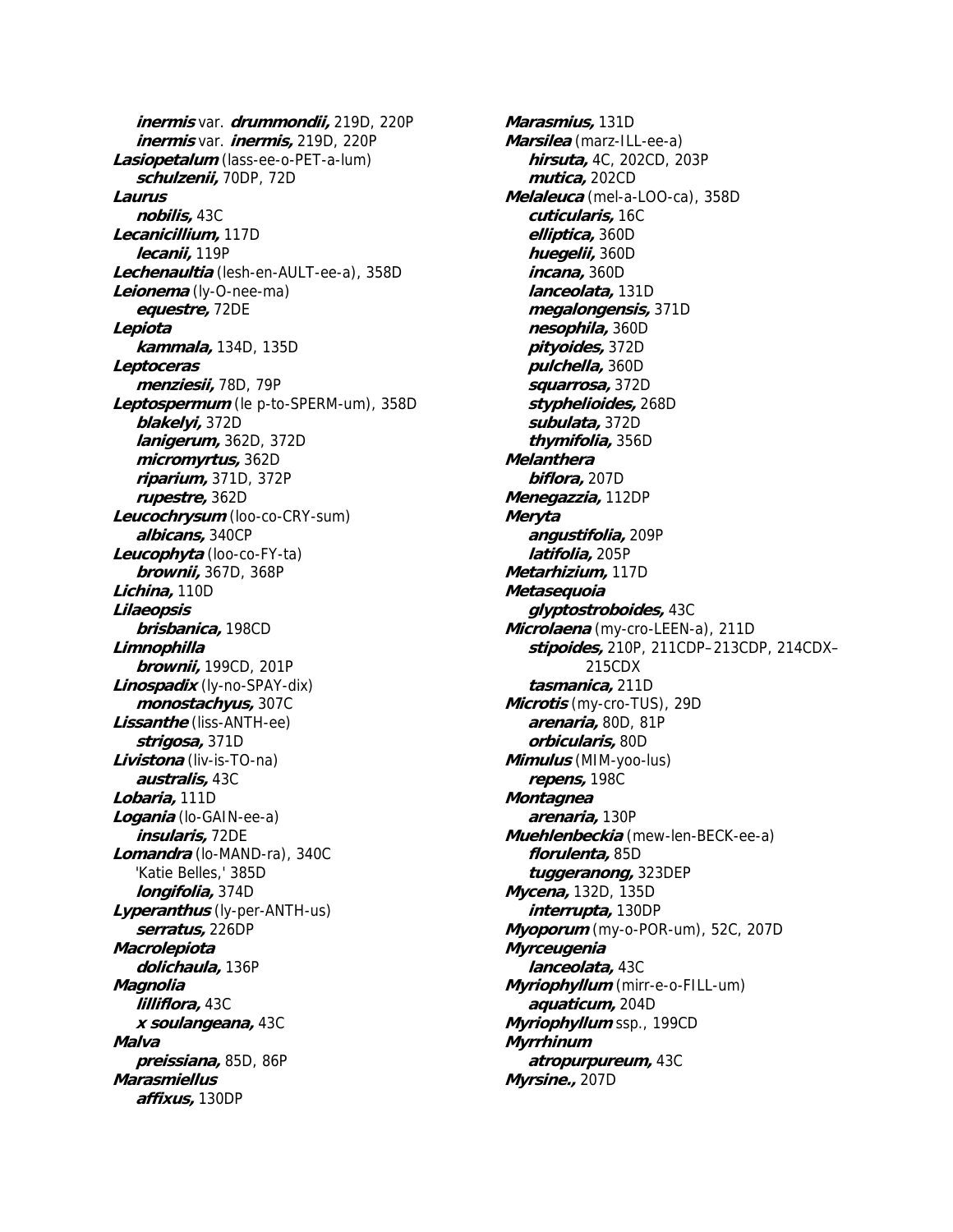**Neotyphodium,** 102P **Nephroma cellulosum,** 111D **Nitschkia,** 115D **Nostoc,** 109D **Nothofagus** (noth-o-FAY-gus) **cunninghamii,** 114D **moorei,** 309C, 336P, 337D **Nymphaea** (nim-FEE-a) **gigantea,** 4C **nouchali,** 202CD

## **Olea**

**europaea** subsp. **cuspidata,** 210D **Olearia** (o-lee-AIR-ee-a), 325P, 362D **argophylla,** 175D **ciliata** var. **squamifolia,** 72D **megaphylla,** 362D **microdisca,** 72DE **phlogopappa,** 374D **Orthrosanthus laxus,** 224D **Ottelia** (ot-ELL-ee-a) **alismoides,** 199P, 200CD, 201P **Ozothamnus** (o-zo-THAM-nus), 362D **ericifolius,** 374D **ledifolius,** 373P, 374D **stirlingii,** 374D **x purpurascens,** 374D **Paecilomyces farinosus,** 136P **Panellus pusillus,** 135D **Paracaleana** (par-a-kal-LEE-na) **nigrita,** 230D **Parmelia signifera,** 111D **Parmotrema,** 111P, 112D **Patersonia** (pat-er-SO-nee-a) **umbrosa** ssp. **umbrosa,** 221DP **Pelargonium** (pel-ar-GO-nee-um) **australe,** 354D, 374D **littorale,** 374D **rodneyanum,** 374D **Peperomia** (pep-er-O-mee-a) **tetraphylla,** 207D **Pertusaria,** 111D **Petrophile** (pet-ROFF-il-ee) **multisecta,** 72D, 74P **Phellinus,** 115D **wahlbergii,** 113D, 114P, 115D **Phoebe**

**nanmu,** 43C **Phylloporus rhodoxanthus,** 134DP **Physcia,** 109D, 110D **Phytophthora cinnamomi,** 71D, 168D, 304D **Pilobolus,** 100P **Pimelea** (pim-MEEL-ee-a) **macrostega,** 72D **Pisonia,** 207D **Pittosporum** (pit-OS-por-um), 207D **bicolor,** 175D **undulatum,** 306C **Planchonella** (plan-shon-ELL-a) **australis,** 43C **Platylobium** (plat-ee-LO-bee-um) **formosum,** 353D, 355P **Platysace** (plat-ee-SAY-see) **heterophylla** var. **tepperi,** 72D **Podaxis pistillaris,** 129D **Podocarpus** (pod-o-CARP-us) **totara,** 43C **Podoscypha petalodes,** 136P **Podoserpula pusio,** 131DP **Pogostemon** (po-GOS-te-mon) **stellatus,** 199CD–200CD, 201P **Polycalymma stuartii,** 86D **Polyscias** (polly-SY-as) **elegans,** 43C **Potamogeton** ssp., 200C **Pouteria** (poo-TEER-ee-a), 207D **Prasophyllum** (pras-o-FILL-um) **alpinum,** 31D, 32P **australe,** 30D, 31P **brevilabre,** 30D, 32P **concinnum,** 30D, 32P **flavum,** 30D–31D, 32P **Prostanthera** (pros-TANTH-er-a), 304C, 358D, 360D 'Badja Peak,' 374D **cuneata,** 357D, 362D, 374D **cuneata** 'Karwarra,' 373P **lasianthos,** 374D **Protea cynaroides,** 7P **Protoglossum luteum,** 131D **Pseudocyphellaria,** 111DP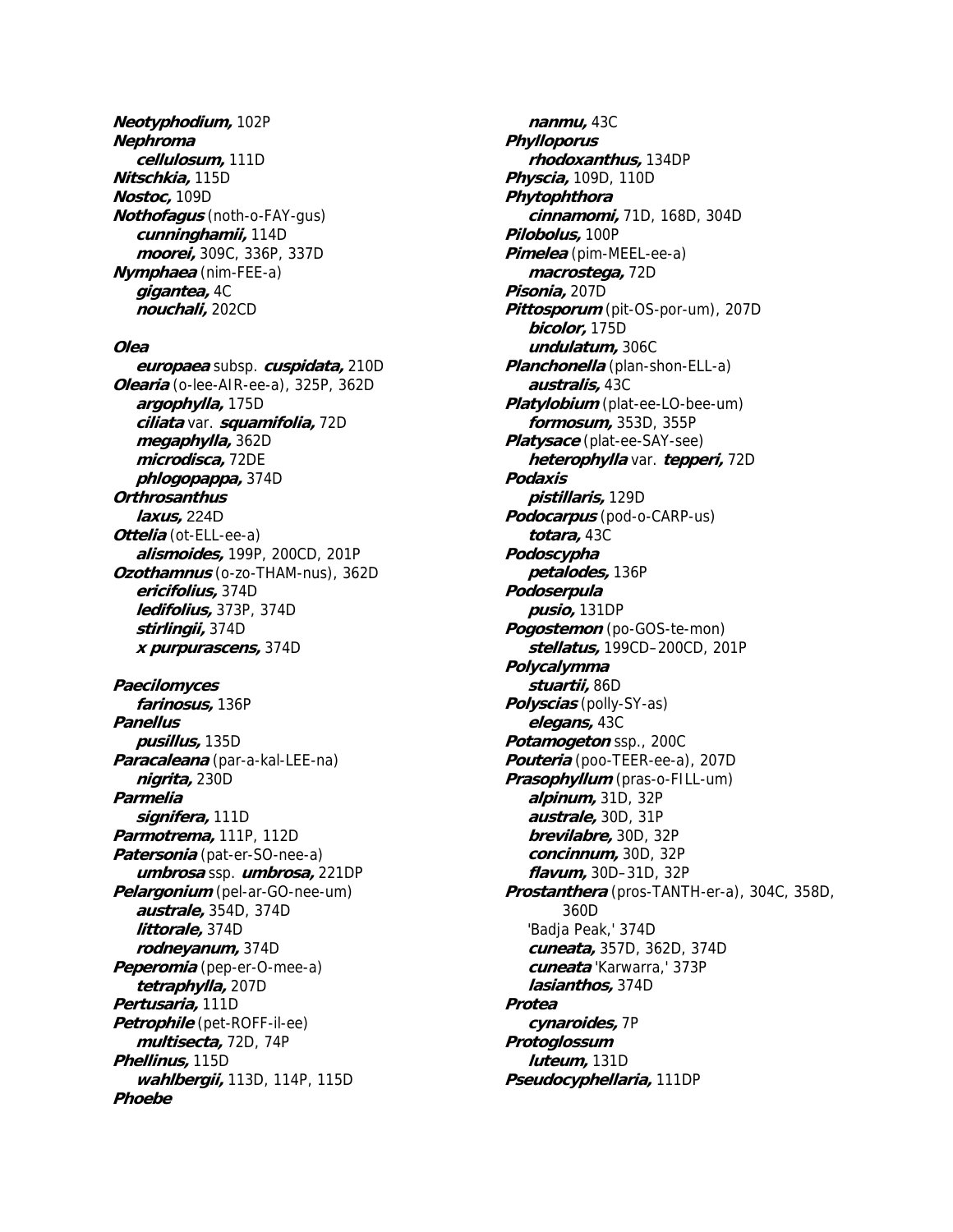**Psidium cattleianum,** 210D **Psora decipiens,** 111D **Pterostylis** (ter-o-STY-lis), 31D, 33D **alata,** 33D **barbata,** 230DP **concava,** 230D **concinna,** 34D **decurva,** 34DP **longifolia,** 33D **melagramma,** 33DP **nana,** 78D, 230D **nutans,** 33D, 78D **parviflora,** 33DP **pedoglossa,** 33D **pedunculata,** 34DP, 78D, 79P **plumosa,** 34DP, 78D **recurva,** 230DP **sanguinea,** 78D, 230D **stenochila,** 33P, 34D **tasmanica,** 34D **vittata,** 230D **williamsonii,** 33D–34D **Ptilotus** (ty-LO-tus) **exaltatus,** 19P **latifolius,** 86D, 87P **macrocephalus,** 19P **Pultenaea** (pul-ten-EE-a) **daphnoides,** 130D **insularis,** 72DE species **'A,'** 72D **teretifolia** var. **brachyphylla,** 72D **trifida,** 72D **villifera** var. **glabrescens,** 72DE **Pyrorchis nigricans,** 80D, 226D **Pyrus calleryana,** 43C **Racosperma,** 253D, 255D **Ramalina,** 110DP **Ramaria subaurantiaca,** 136P **Rhizocarpon geographicum,** 109DP **Rhodanthe** (ro-DANTH-ee) **bracteatum,** 107P **chlorocephala,** 18C, 22C **floribunda,** 86D **Rhopalostylis baueri,** 208D

**Richea** (RICH-ee-a) **acerosa,** 372D **continentis,** 372D **dracophylla,** 372D **gunnii,** 372D **pandanifolia** ssp. **ramulosa,** 372D **scoparia,** 372D **x curtisiae,** 345P, 372D, 373P **Rotala mexicana,** 200C **Rytidosperma pumila,** 312P **Salvinia molesta,** 204D **Santalum** (SANT-al-um) **lanceolatum,** 85D **Sarcochilus** (sar-co-KY-lus) **australis,** 26D **Scaevola** (SEE-vo-la) **ariculata,** 20CP **Senecio** (sen-EE-see-o) **brunonis,** 374D **gregorii,** 86D, 87P **Senna** (SENN-a) **artemesioides,** 87D **Shoenia cassiniana,** 22C, 23P **Simmondsia chinensis,** 6C **Smithia,** 92D **Sollya** (SOLL-ee-a) **heterophylla,** 19C **Spirodela** (spy-ro-DEEL-a) **punctata,** 203P **Spirodela** ssp., 202CD **Sporobolus virginicus,** 207D **Spyridium** (spy-RID-ee-um) **bifidum** var. **integrifolium,** 72D **eriocephalum** var. **glabrisepalum,** 72DE **halmaturinum** var. **integrifolium,** 72D **halmaturinum** var. **scabridum,** 72D **Stereum,** 115D **Sticta,** 111DP **Streblorrhiza speciosa,** 208D **Stylidium** (sty-LID-ee-um) **adnatum,** 18CP **tepperianum,** 72D **Suillus,** 135D **Swainsona** (swain-SO-na) **formosa,** 22C, 24P, 333CP–334CP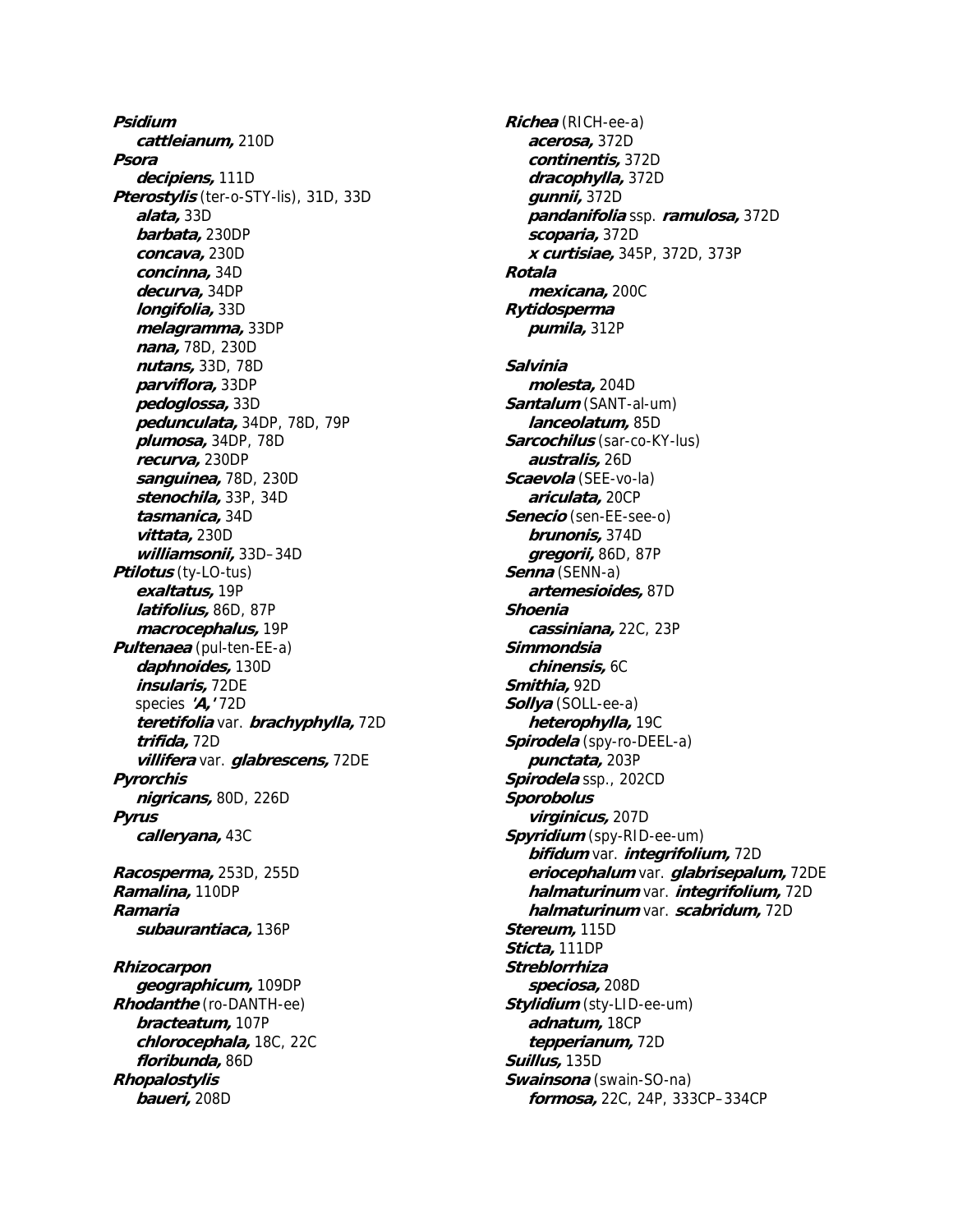**galegifolia,** 269D **recta,** 340C **Syagrus romanzoffianum,** 43C **Syncarpia** (sin-CARP-ee-a) **glomulifera,** 152D **Syzygium** (siz-IDG-ee-um) **paniculatum,** 40C, 43C **smithii,** 175D **Telopea** (tel-O-pe-a), 155X, 188C–190C **aspera,** 150D, 151P, 154C, 187D 'Braidwood Brilliant,' 154C, 172CP, 173DP 'Corroboree,' 154C **mongaensis,** 150D, 151P, 154C, 170CDX, 171P, 172C, 187D **oreades,** 150D, 151P, 174DP–175DP, 176C, 187D, 371D **oreades** 'Errindundra White,' 176P 'Shady Lady,' 154C, 184D, 185P, 186DP, 187C **speciosissima,** 145P, 150D, 151P, 152D, 153P, 163D, 164CX, 166PX, 167P, 168CPX, 183D, 187D, 192P, 355P, 367D, 369D **speciosissima** 'Ballerina,' 158CDP **speciosissima** 'Brimstone Blush,' 156CDP **speciosissima** 'Brimstone Early,' 156CD **speciosissima** 'Brimstone Pink,' 160CD, 161P **speciosissima** 'Cardinal,' 158CD, 159P **speciosissima** 'Fire and Brimstone,' 155CD– 156CD, 156P **speciosissima** 'Green Bracts,' 157CDP **speciosissima** 'Mirragon,' 156CD–157CD, 157P **speciosissima** 'Pink Passion,' 160CD, 161P **speciosissima** 'Red Centre,' 158CD **speciosissima** 'Shade of Pale,' 162CP **speciosissima** 'Stringers Late,' 158CD, 159P **speciosissima** 'Wirrimbirra White,' 154C, 160CDP, 165P **speciosissima x oreades,** 184D **truncata,** 150D, 151P, 177D–180D, 177P– 182P, 180X, 182D, 183CD, 187D **Teloschistes,** 110DP **Tetragonia** (tet-ra-GO-nee-a) **tetragonoides,** 207D **Tetratheca** (tet-ra-THEEK-a) **halmaturina,** 72D, 73DEP **insularis,** 72D **Thamnolia,** 111D **Thelychiton**

**falcorostrus,** 309C, 337D **Thelymitra** (thel-ee-MY-tra), 27D, 78D **antennifera,** 78D, 79P, 224DP **aristata,** 27DP, 78D **benthamiana,** 78D, 224D **crinita,** 224D, 225P **cyanea,** 27D, 28P **flexuosa,** 78D, 224D **juncifolia,** 27DP **luteocilium,** 78D **macrophylla,** 224D, 225P **nuda,** 78D **pauciflora,** 27D, 78D **rubra,** 27D, 28P **speciosa,** 216D, 224D, 225P **variegata,** 224D, 225P **Thismia** (THIZ-mee-a) **clavariodes,** 141D **rodwayi,** 141D, 142P **yorkensis,** 141D **Thysanotus** (thy-sa-NO-tus), 107C **tuberosus,** 355P **Toninia sedifolia,** 111D **Trachymene** (track-ee-MEE-nee) **caerulea,** 22C, 23P **Trametes versicolor,** 136P **Trebouxia,** 109D **Trentepohlia,** 109D **Triglochin procerum,** 200C **Trigonella suavissima,** 85D **Tripterodendron filicifolia,** 43C **Trithrinax,** 43C **Tulostoma,** 128D–129D, 128P **Umbilicaria,** 111D **Underwoodia beatoni,** 132DP **Ungeria floribunda,** 208D **Usnea,** 110D, 111DP

**Utricularia** (yoo-tric-yoo-LAIR-ee-a) **australis,** 202CD, 203P **gibba,** 202CD

**Vajchellia,** 253D, 254D **Vallisneria** (val-is-NEAR-ee-a) **nana,** 198CD, 199P **Verrucaria,** 110D